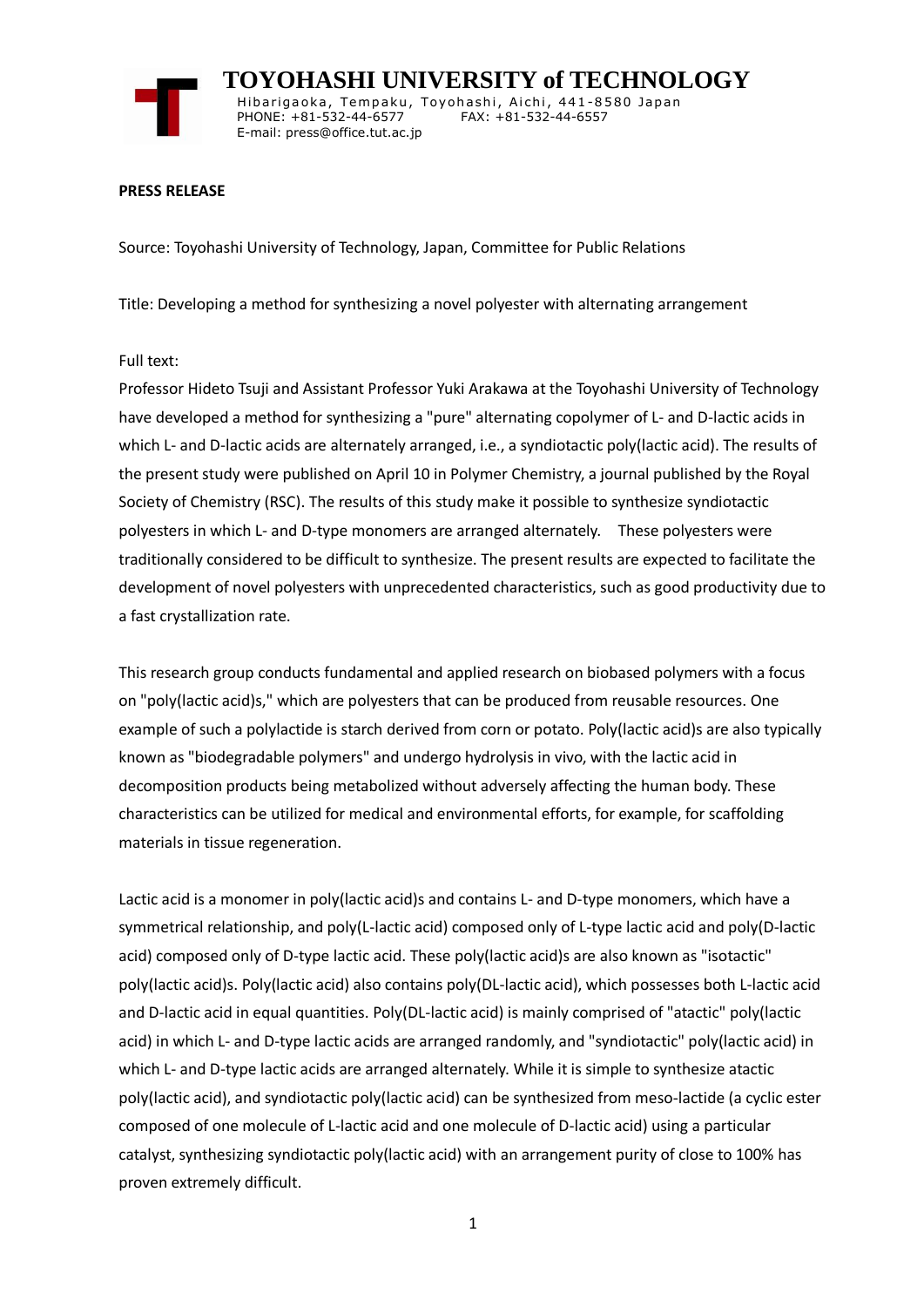# **TOYOHASHI UNIVERSITY of TECHNOLOGY**

Hibarigaoka, Tempaku, Toyohashi, Aichi, 441-8580 Japan PHONE: +81-532-44-6577 FAX: +81-532-44-6557 E-mail: press@office.tut.ac.jp

In the present study, the researchers have succeeded in synthesizing a dimer comprising one molecule of L-lactic acid and one molecule of D-lactic acid to synthesize a "pure" alternating copolymer with Land D-lactic acids, i.e., a syndiotactic poly(lactic acid), by further increasing molecular weight through connecting those dimers to each other (FIG. 1). The alternating arrangement of L- and D-lactic acids in this synthesized syndiotactic poly(lactic acid) is approximately 100%, and wide-angle X-ray diffraction shows that the crystal structure thereof differs from poly(L-lactic acid) and poly(D-lactic acid) (with atactic poly(lactic acid) being amorphous). Syndiotactic poly(lactic acid) has been found to have excellent productivity due to having a higher crystallization rate than isotactic poly(lactic acid)s. In addition, although being a different type of polymer, syndiotactic polystyrene is known to differ from conventional polystyrene in terms of having high thermal resistance and high chemical resistance. As a result, the various characteristics of syndiotactic poly(lactic acid) are expected to greatly differ from those of isotactic poly(lactic acid)s and atactic poly(lactic acid).

The present disclosed method for synthesis can also be applied to polyesters derived from monomers of various optically active hydroxycarboxylic acids having a structure similar to that of lactic acid, to thereby synthesize a "pure" alternating copolymer of L- and D-type monomers, i.e., a syndiotactic polyester. A syndiotactic polyester synthesized using this method is expected to be a novel material different to isotactic and atactic polyesters that realizes unprecedented characteristics.

## Funding agency:

This work was supported by Japan Society for the Promotion of Science KAKENHI, No. 16K05912.

## Reference:

Hideto Tsuji and Yuki Arakawa, Synthesis, properties, and crystallization of alternating stereo copolymer poly(L-lactic acid-alt-D-lactic acid) [syndiotactic poly(lactic acid)] and its blend with isotactic poly(lactic acid), Polymer Chemistry, 2018, 9, 2446–2457. DOI: 10.1039/C8PY00391B. <http://dx.doi.org/10.1039/C8PY00391B>

## Further information

Toyohashi University of Technology 1-1 Hibarigaoka, Tempaku, Toyohashi, Aichi Prefecture, 441-8580, JAPAN Inquiries: Committee for Public Relations E-mail: press@office.tut.ac.jp